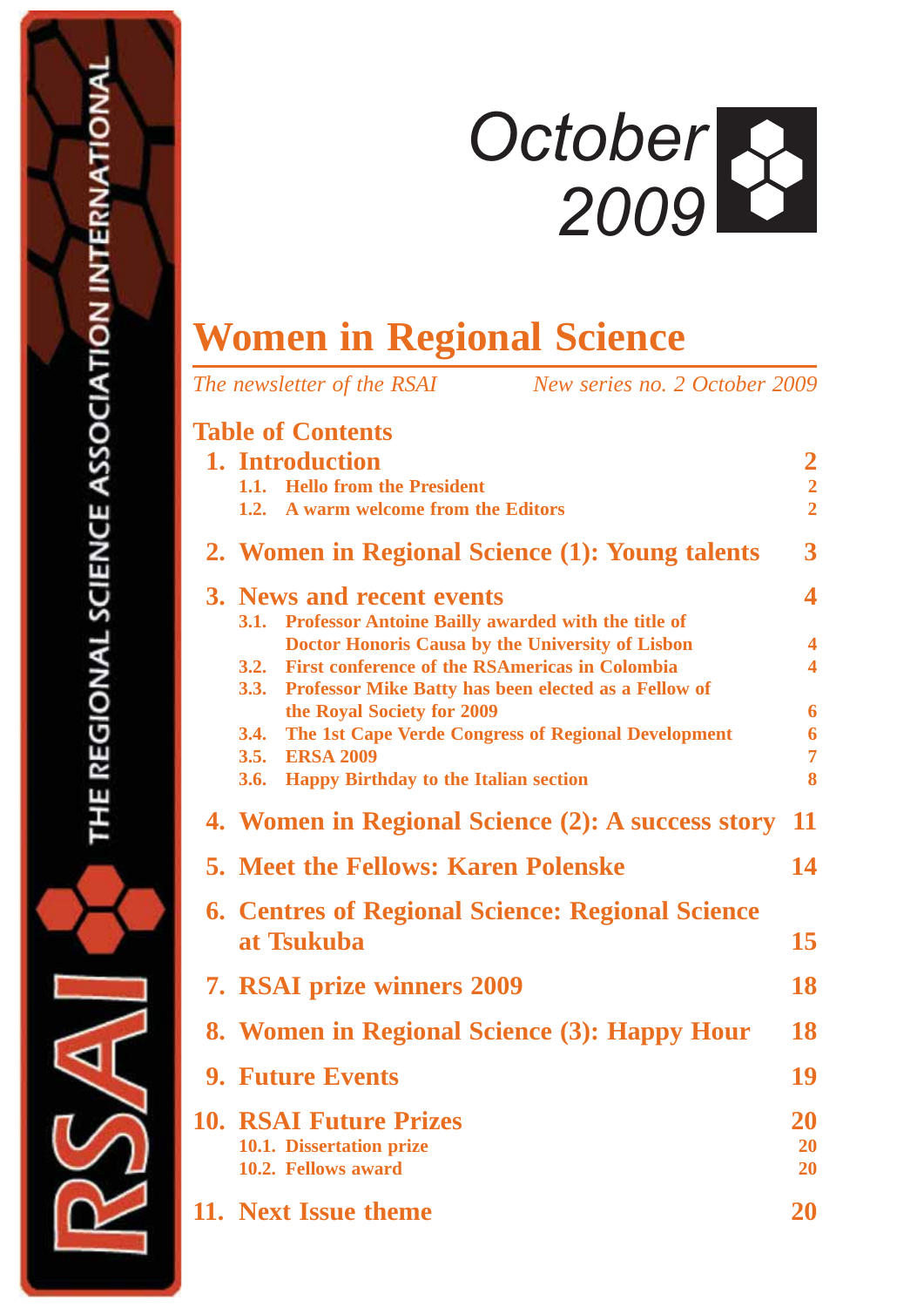

#### 1.1. Hello from the President

#### *Roberta Capello*



Since I started my Presidency in January this year, I have already experienced an enlargement of the Association, with new members from all over the world joining RSAI.

New associations in Latin America have been created and will soon join our community. The presence of new talented scholars is also witnessed by a growing number of young people at our conferences, and this bodes well for the future of our Association. Within our community, women have also played an important scientific role. Many landmark theoretical developments have come from women scientists. It is true, however, that despite the scientific importance that women have always played in regional science, the recognition in terms of institutional positions has been limited. In its 50 years of existence, RSAI has not previously elected any woman as President or Executive Director. However, change is occurring; my election as President of RSAI is an example in this respect. I feel a responsibility to demonstrate that women have a capacity to lead and are able to cope as well with institutional roles as men. I am sure that the situation for women will change in the near future, and I invite all my female colleagues in regional science to trust in this change.

#### 1.2. A warm welcome from the Editors

#### *Graham Clarke and Eveline van Leeuwen*



Welcome to this second newsletter in the revamped RSAI newsletter series. The theme of this edition is Women in Regional Science, a very important issue. It is great to hear news of how more women are taking part and there are very interesting contributions from women around the world. We really hope more women will come into the regional science community both as researchers and as administrators.

In addition, it is nice to profile the new President Elect of RSAI – Yoshiro Higano. Yoshiro has done excellent work for the Japanese Section and for PRSCO over many years. We are delighted he will become the next President in 2011. We would really welcome ideas and stories to include in future editions. Please do not hesitate to get in touch and send us material. Read on and enjoy!

As we were writing this introduction distressing news came in from our colleagues and friends in the Mexican Section. On the 12<sup>th</sup> August Dr Carlos Bustamante, Dr Salvador Rodriguez and Mr Ivan Sanchez were held up at gunpoint whilst undertaking transactions at the bank. Shots were fired and Dr Salvador Rodriguez was fatally wounded. He died instantly. Dr Bustamante was also badly wounded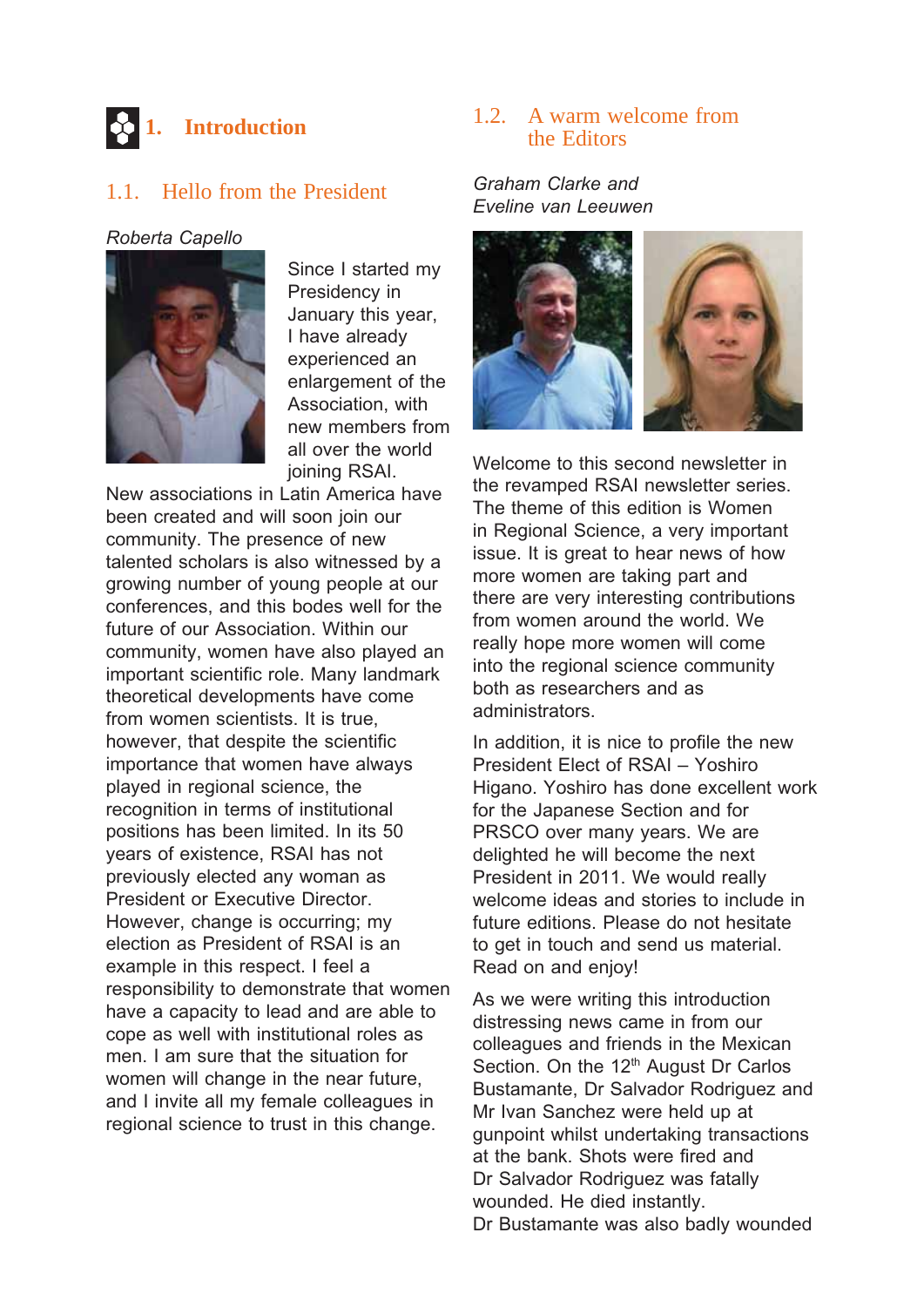and he is now making a slow recovery in hospital. All at RSAI send their condolences to Dr Rodriguez's family and friends at this very sad time, and we wish Dr Bustamante a full and speedy recovery.

#### **2. Women in Regional Science (1): Young talents**

*Alessandra Faggian is a reader in Economic Geography at the University of Southampton, UK*



I became a regional scientist by 'accident' ten years ago. After completing my BSc in Economics at Bocconi University in Milan – my native city – I was contacted by Roberta Capello

who asked me whether I was interested in a research position at the Politecnico. I had never thought of becoming an academic before, but her description of the academic life fascinated me. Doing research, travelling, attending conferences . . . I was 'sold' in the first five minutes of our conversation!

My work did allow me to travel around the world more than I could have imagined and, after a few years in Italy, I eventually decided to move to the UK where I started a PhD with Philip McCann at the University of Reading. One year later, I was offered a Lectureship position at the same University and later on – after completing my PhD – a Readership at the University of Southampton. I now consider the UK as my 'adopted country' (despite still cooking Italian food at home

and complaining about the English weather!).

Over the years, I have attended many conferences and met an incredible number of regional scientists, most of them men. I have always wondered, however, how many women were sharing my profession and whether there were substantial geographical differences in the percentage of women across countries and/or continents. I often discussed this with colleagues, but I have never gained a clear view of how many women are in our scientific community.

So this summer, when I was asked to write an article for this newsletter, I took the opportunity to do what I have always wanted to do: count the number of women in regional science. It was not an easy task. I had to familiarise myself with some quite unusual names, but with the help of technology (i.e. Google images) I managed to identify genders with a sufficient degree of confidence . . . I admit it, it was not the best way of spending my one-week holiday on a lake in Italy (*I know, now you don't know whether to feel sorry for me because I was doing quite a boring and tedious job or to be envious because I was doing it on a balcony facing the lake!*), but it served the purpose of satisfying my curiosity (and maybe that of some other colleagues).

I wish I had time to do a proper 'time– series' analysis, but since this article is not refereed (luckily!) and I had a 'constraint' on the amount of vacations to '*invest*' in this, I limited myself to counting the proportion of women in the most recent regional science conferences around the world. The list of conferences is also by no means exhaustive, as I picked the conferences whose programs were most readily accessible online. The outcome of my effort is summarised in Table 1.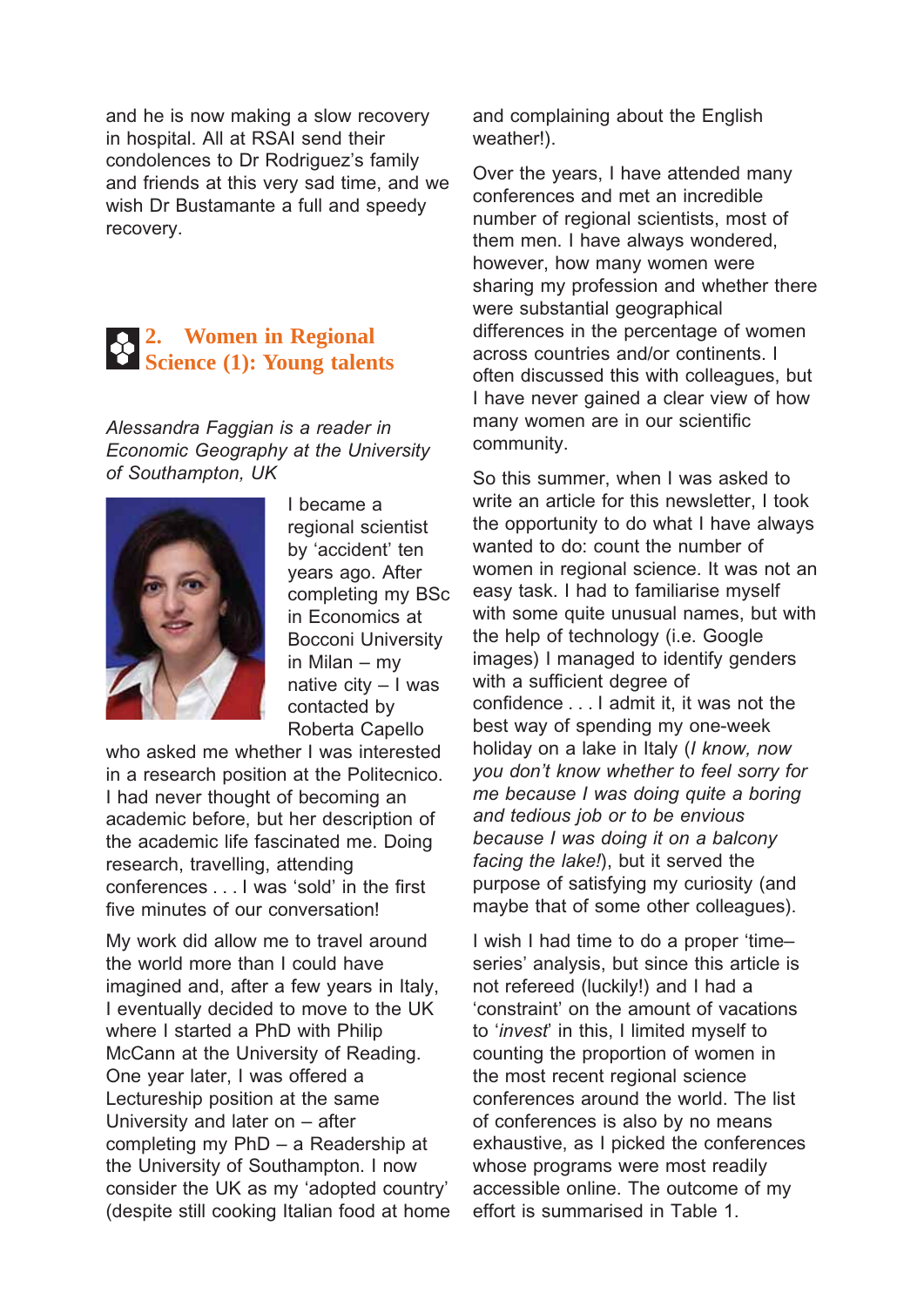|                            | Participants | <b>Discussants</b> | Chairs     | <b>Young Scientists</b> |
|----------------------------|--------------|--------------------|------------|-------------------------|
| <b>NARSC 08 (New York)</b> | 19%          | 22%                | 18%        | N/A                     |
| WRSA 09 (Napa Valley)      | 23%          | 25%                | 22%        | N/A                     |
| SRSA 09 (San Antonio)      | 22%          | 18%                | <b>20%</b> | N/A                     |
| <b>ERSA 08 (Liverpool)</b> | 30%          | N/A                | 24%        | 30%                     |
| RSAIBIS 09 (Limerick)      | 30%          | N/A                | 33%        | 20%                     |
| PRSCO 09 (Gold Coast)      | 23%          | N/A                | 21%        | N/A                     |

Table 1: Percentage of women in major regional science conferences (2008–2009)

In 2008/09 there seemed to be some geographical differences in the percentage of women attending regional science conferences, with Europe leading the way with an incredible 30%. It is worth noting, however, that women only chaired around 24% of sessions at ERSA. Regional science is a younger discipline in Europe so there might still be a stronger generational effect. While in North America the percentage of women attendees is lower, they do tend to be more senior and hence more likely to be discussants and/or chairing sessions.

It would be interesting to see if this pattern will persist in the future. If so, this would be first of all a testament to how far women have progressed in our field (30% is hardly a 'minority' anymore), but it would also require some more serious thinking about the reasons why Europe seems more successful in recruiting younger female researchers.

#### **3. News and recent events**

#### 3.1. Professor Antoine Bailly awarded with the title of Doctor Honoris Causa by the University of Lisbon



The Institute of Geography and Spatial Planning and the Centre for **Geographical** 

Studies, University of Lisbon, are pleased to announce that on the 1st of June 2009, Professor Antoine Bailly, University of Geneva, was awarded the title of Doctor Honoris Causa by the University of Lisbon.

Antoine Bailly is the first Professor to be conferred the title of Doctor Honoris Causa by the new Institute of Geography and Spatial Planning of the University of Lisbon.

It is an honour for all members of the Lisbon School of Geography academic community to celebrate the establishment of the new Institute by awarding the highest distinction given by the University of Lisboto such a leading figure of world geography and regional science.

#### 3.2. First conference of the RSAmericas in Colombia

As you may know, RSAI recently decided to extend the spatial coverage of the North American Supra-regional Section to include Latin America. The simplest way to do this seemed to be to create a new supra-regional Section called Regional Science Americas (or RSAmericas). NARSC became a member of the RSAmericas. The new President to be elected was Eduardo Haddad. Below, he details the first conference organized by RSAmericas.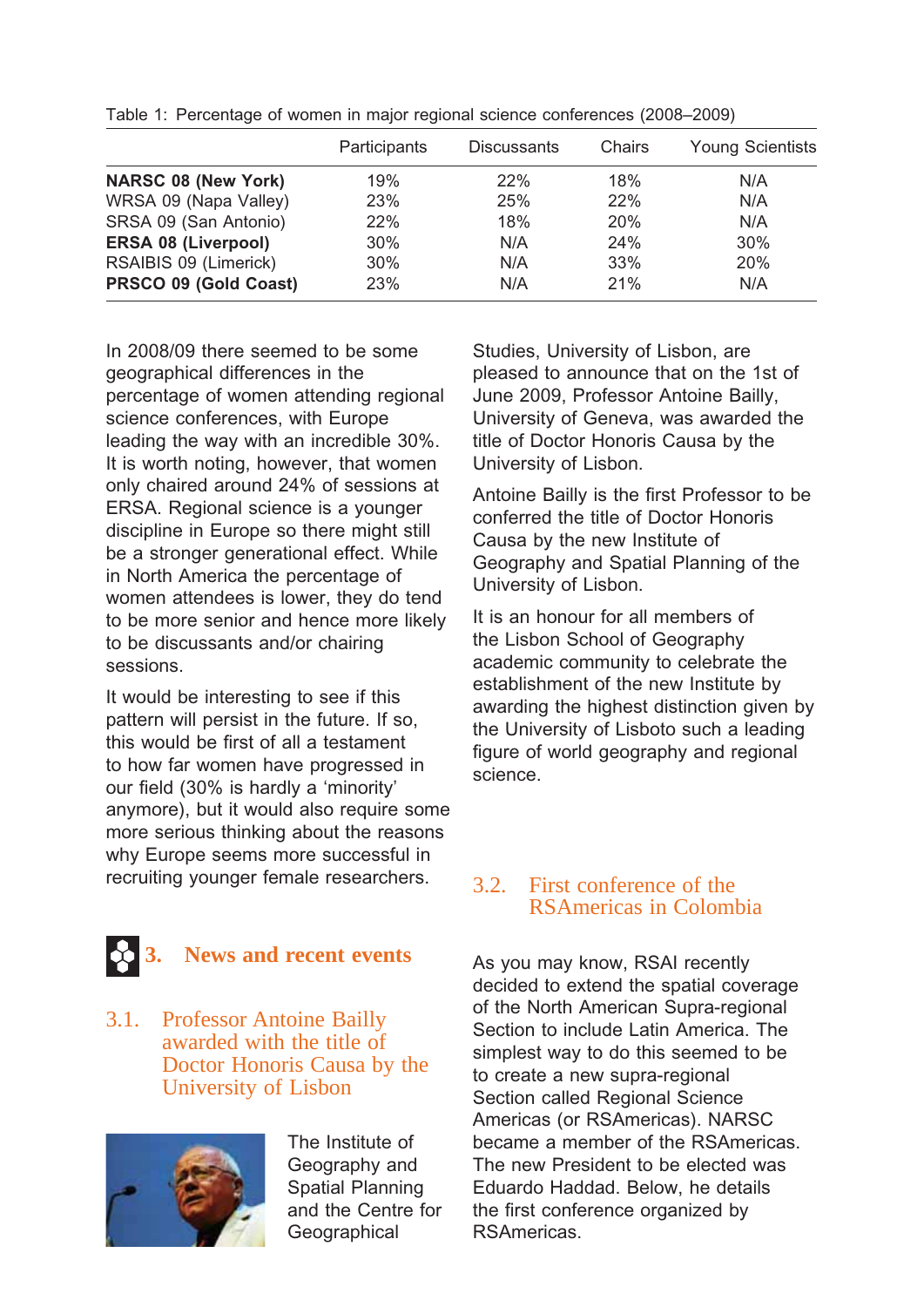*Eduardo Haddad, Council President of RSAmericas writes:*



The aim of this Conference was to gather a group of specialists from around 17 countries to submit research papers on regional science and regional economics and exchange ideas and knowledge on important issues concerning regional and local economies.

The Conference took place in Cartagena, Colombia, on Thursday 12 and Friday 13 February 2009, in the Hotel Almirante Estelar. Theevent was organized by the Center for Regional Economic Studies CEER of Banco de la República, Sucursal Cartagena and the North American Regional Science Council.

During the program, attendees had the opportunity to witness concurrent sessions with papers on various topics of regional economy, such as public policy, network analysis, growth and institutions, regional development, income inequalities and poverty, quality of life, input product analysis, growth and evolution of cities, free trade and growth, spatial econometrics, local government and decentralization, migration, research and development, and productivity, as well as case studies in Latin America.

The event was attended by 69 participants, of whom 16 were from Colombia and other countries such as Japan, Korea, Chile, Argentina, Mexico, Brazil, Italy, Spain, Holland, Canada and the United States. We had the presence of renowned scholars such as Geoffrey Hewings, Eduardo Haddad, Roberta Capello, Juan Cuadrado-Roura, Carlos Azzoni, Joaquim Guilhoto, among others.

A number of parallel sessions took place, as well as 2 plenary sessions with Geoffrey Hewings and Juan Cuadrado-Roura as keynote speakers.

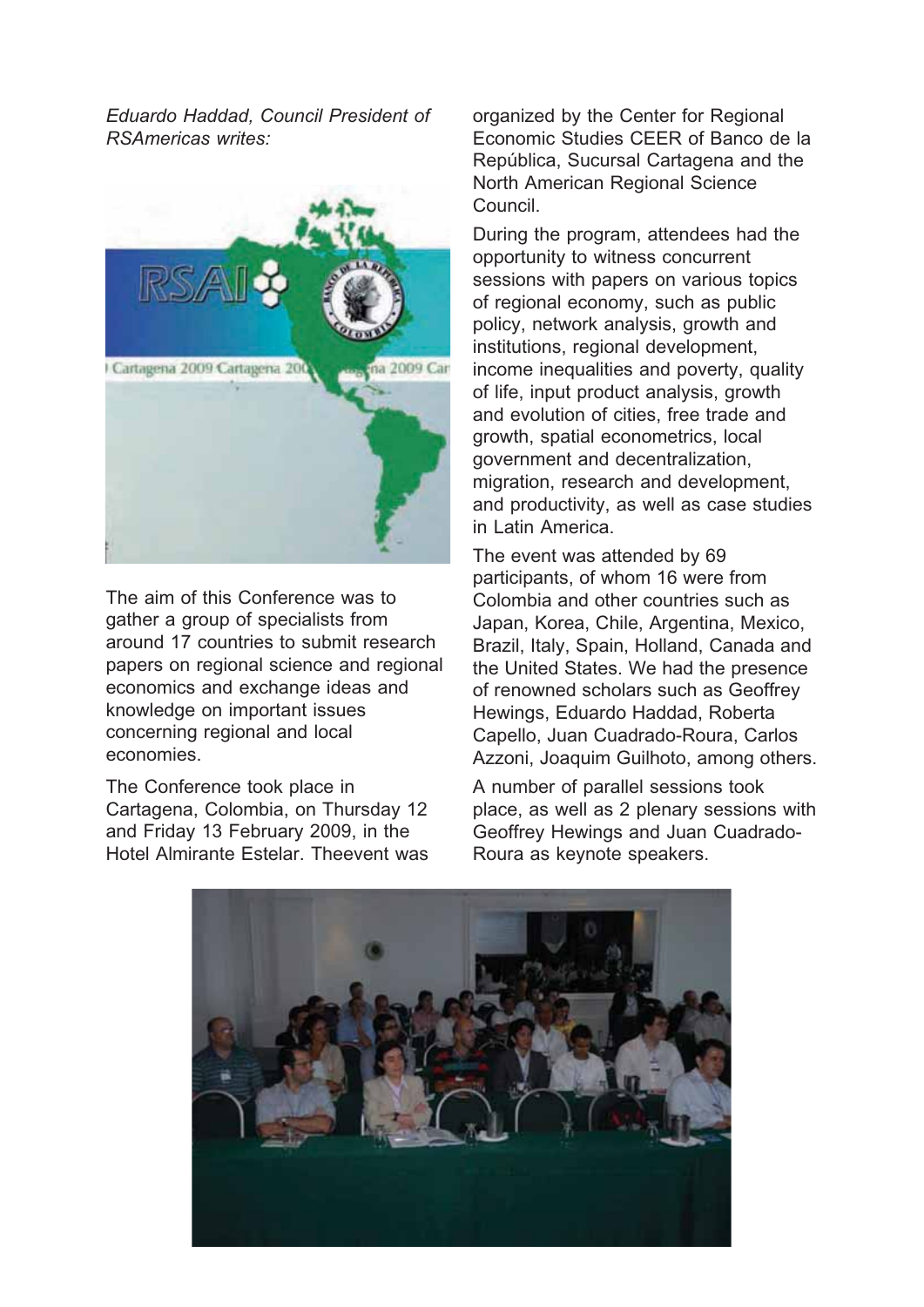

Right: Eduardo Haddad, Roberta Capello and Geoff Hewings are enjoying proceedings!

#### 3.3. Professor Mike Batty has been elected as a Fellow of the Royal Society for 2009



Professor Mike Batty, Director of the UCL Centre for Advanced Spatial Analysis (CASA) and UCL Bartlett Professor of Planning, has been elected as one on 44 new Fellows of

the Royal Society for 2009 (The UK's National Academy of Science). Mike was elected a Fellow of the British Academy in 2001 and awarded a CBE by the Queen in 2004 for 'services to geography'. The election was for significant contributions to urban planning and design using mathematical models of cities.

#### 3.4. The 1st Cape Verde Congress of Regional Development

#### *Tomaz Ponce Dentinho*



The 1st Cape Verde Congress of Regional Development took place in Praia, Santiago Island, Cape Verde, from the 6th to the 11th July 2009. The meeting, which

was also the 2nd Portuguese-Speaking Regional Science Conference and the 15<sup>th</sup> Portuguese Regional Science Conference, was organized into four parallel sessions with over two hundred regional scientists from Cape Verde (30), Portugal (120), Brasil (20), Spain (15), Angola (5) and other countries such as Guiné-Bissau, Italy, France, Mexico and the United States.

The President of the Republic of Cape Verde, Comandante Pedro Pires, attended the Closing Session and presented an important message, reinforcing the role of science in regional development and highlighting the responsibility of Cape Verdean scientists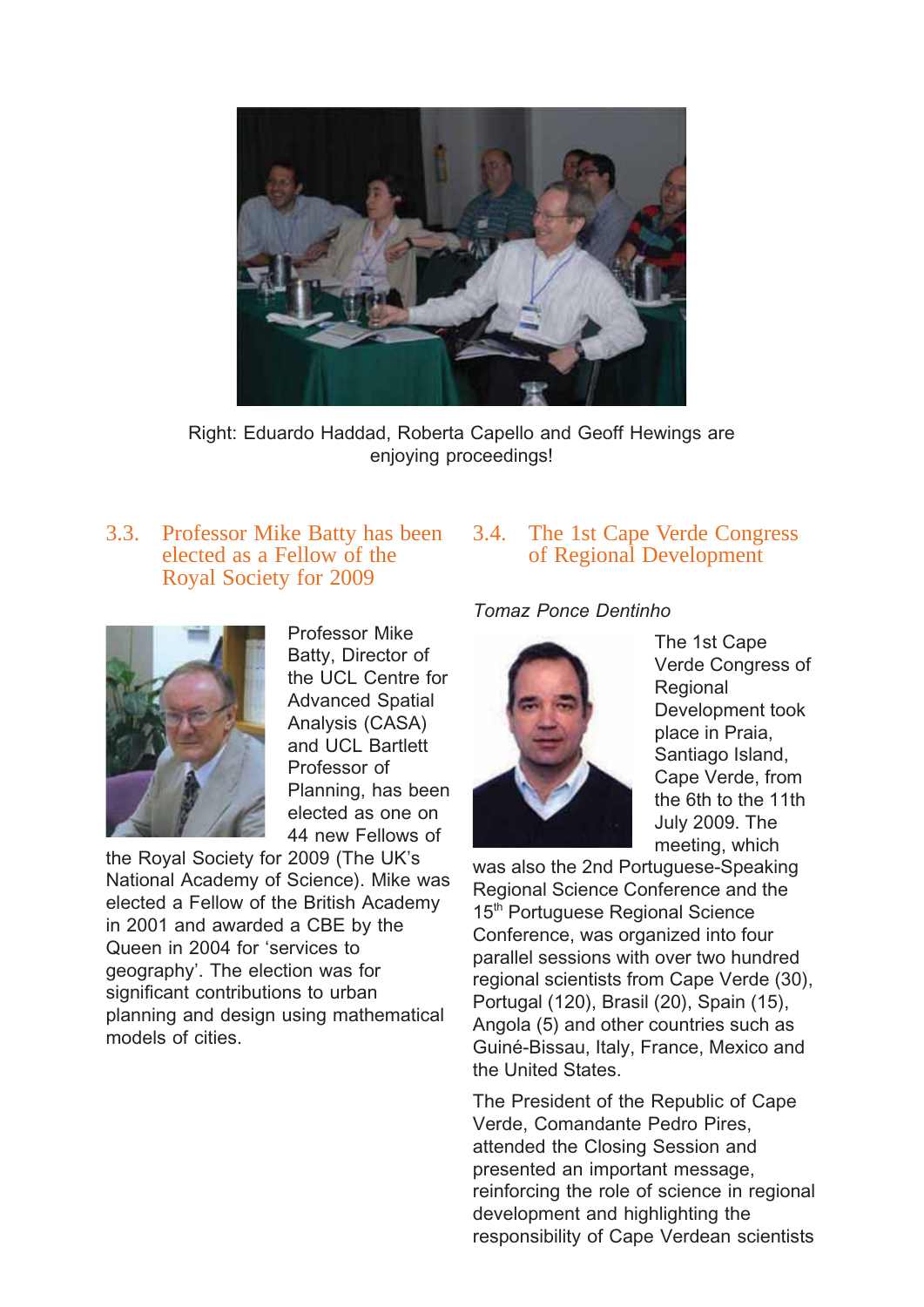

in regional development in the country and in Africa. The speech of the Ministry for Regional Development Issues, by Dra Sara Duarte Lopes, offered a challenging question: 'What can Cape Verde do for Africa and for the World?' The coordinator of the Conference – Prof. Jorge Sousa Brito – announced the desire in the future to create a Cape Verdean section of the Regional Science Association International.

One interesting aspect of the Conference was the discussion of the Reports of the Study Visits to São Vicente, Santo Antão and Santiago islands in a special session on Cape Verdean Regional Development. This allowed not only an improved interaction between the scientists and the regional development stakeholders but also a more profound reflection of the regional development issues in Cape Verde. The three best aspects of the Conference were the involvement of the Cape Verdean institutions at all levels, the quality of the participants and their presentations and the various aspects of the organization, including the financial ones.

#### 3.5. ERSA 2009

This year, the ERSA conference took place in the city of Lodz, located in



Poland. It was a very successful and pleasant meeting, with around 450 participants coming from 38 different countries.

After 447 presentations in 127 topic sessions the congress formal dinner took place at the Andels Hotel, one of the most beautiful interiors in Lodz. The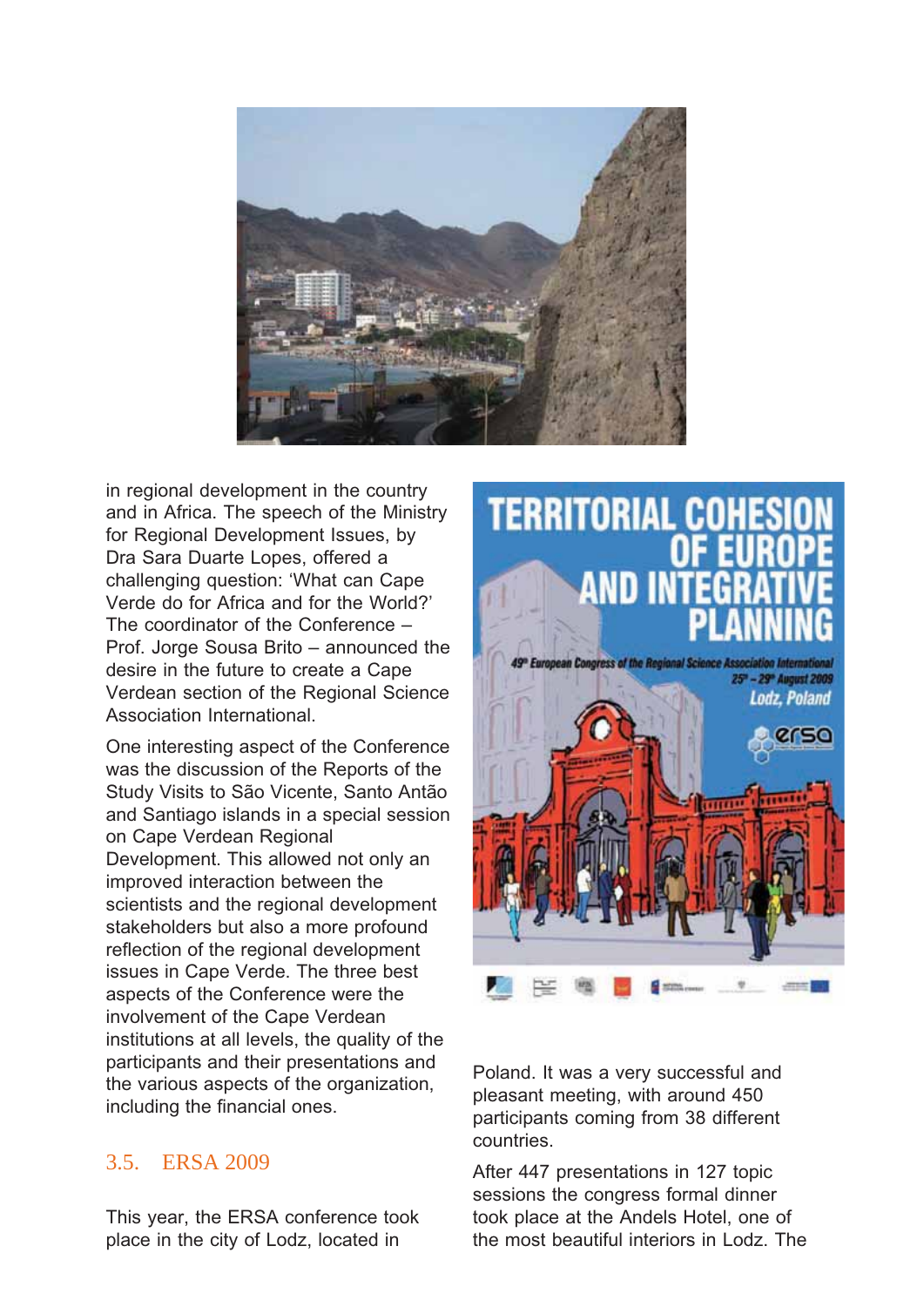hotel is located in a former textile mill, carefully renovated under strict adherence to the guidelines of historic building preservation. It is a unique place where you can see and feel the history of Polish textile magnate Izrael Poznanski's empire, combined with a modern and unique design.

We would like to congratulate the EPAINOS prize winners for their excellent papers (EPAINOS is open to young scholars under 33 years). The first prize went to both Theresa Grafeneder-Weissteiner and Klaus Prettner. Two second prizes were awarded to Patricia Melo and Guilherme Mendes Resende.

#### 3.6. Happy Birthday to the Italian section

*Giovanni Rabino*



On the first week of September 2009, AISRe (the Italian section of RSAI) celebrated its 30<sup>th</sup> birthday at its  $30<sup>th</sup>$  annual conference. During the conference, held at the Faculty

of Economics of Florence, all the past presidents, secretaries and treasurers, many of whom attended the first meeting, were awarded by Gianluigi Gorla and Laura Resmini (respectively, president and secretary) with a silver pin reproducing the logo of the Italian association. A similar brass pin was distributed to all members.

Moreover, as part of the celebration, a plenary session (Fig. 1) was chaired by Roberta Capello on the theme of the

role of Italian regional scientists within the international arena. The session included a panel of distinguished foreign colleagues: C. Courlet (Université Pierre Mendès France), P. Njikamp (Free University, Amsterdam), D. Pumain (Université Paris I Panthéon-Sorbonne) and R. Stimson (The University of Queensland, Australia).

In another plenary session Riccardo Cappellin, a founder member and the first secretary, described to younger people the complex process leading to its foundation: the early contact with Walter Isard, the suspicions of the mainstream academic body over the 'innovative' nature of regional science, etc.

In the same session, Giovanni Rabino recalled the first conference in Rome, showing some old pictures: Fig. 2 shows a young David Boyce, the invited international speaker, in action at the podium. Rabino also explained the meaning of the AISRe logo, its history unknown to many members. This was proposed by the late Giuliano Bianchi, organizer of the 4<sup>th</sup> conference (Florence, 1983) giving to each participant a poster (Fig. 3), a stylized representation of the 'isolated state' of J. H. von Thünen, as it appears in table four of his famous book (Fig. 4).

Finally, a set of parallel sessions called 'retrospect and prospects of Italian regional science' addressed different domains of regional science (regional economic planning, models in planning, regional growth, knowledge economy, etc.). These issues were discussed by several authors (R. Camagni, L. Diappi, A. Calafati, E. Ciciotti, R. Cappellin, R. Capello, A. Bruzzo). These position papers are going to be published in the journal 'Scienze Regionali'.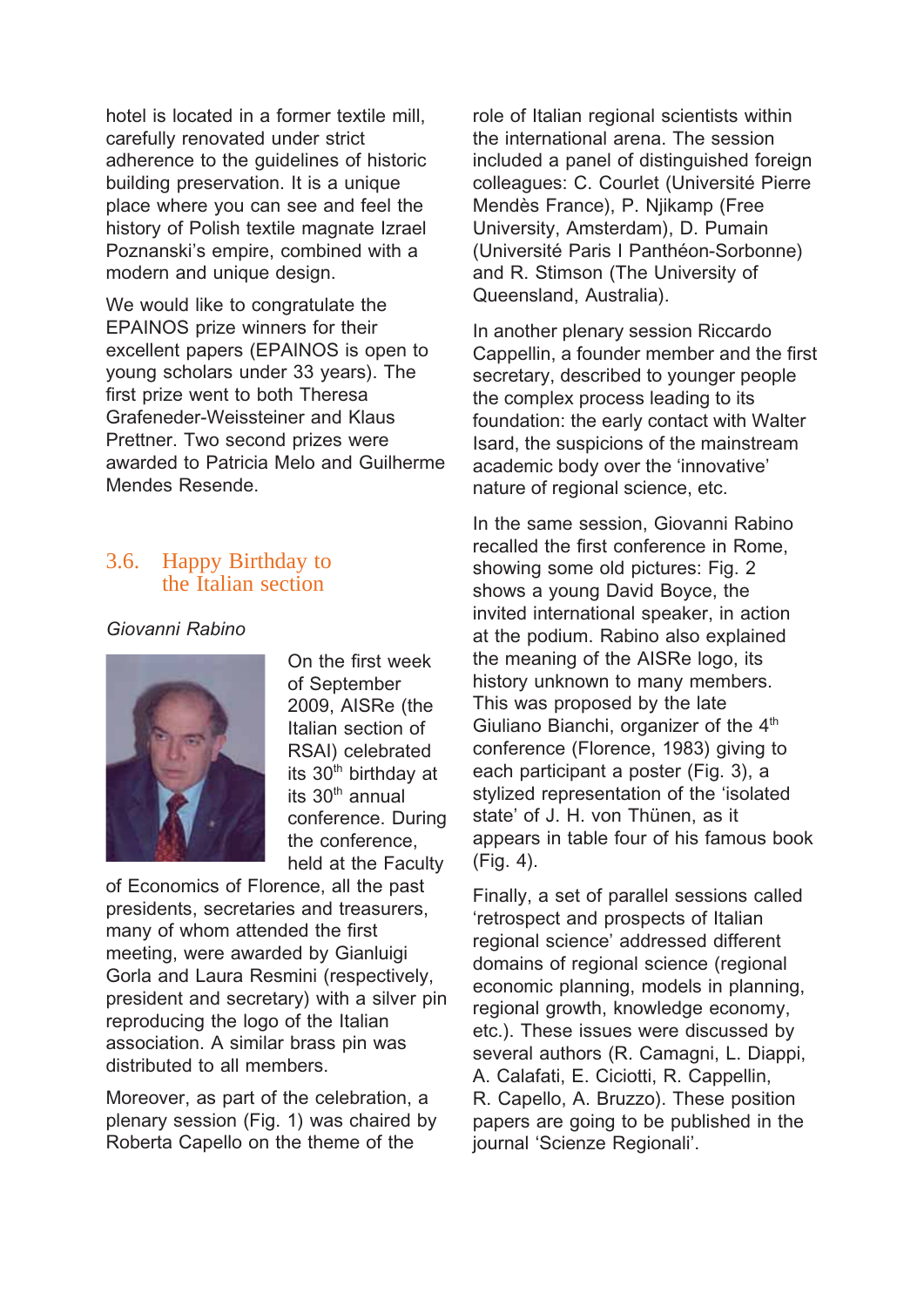

Fig. 1: Roberta Capello chairs a plenary discussion



Fig. 2: David Boyce, keynote speaker in Rome 1980



Fig. 3: Poster given to members in Florence 1983



Fig. 4: Copy of Von Thunen's original sketch of the isolated State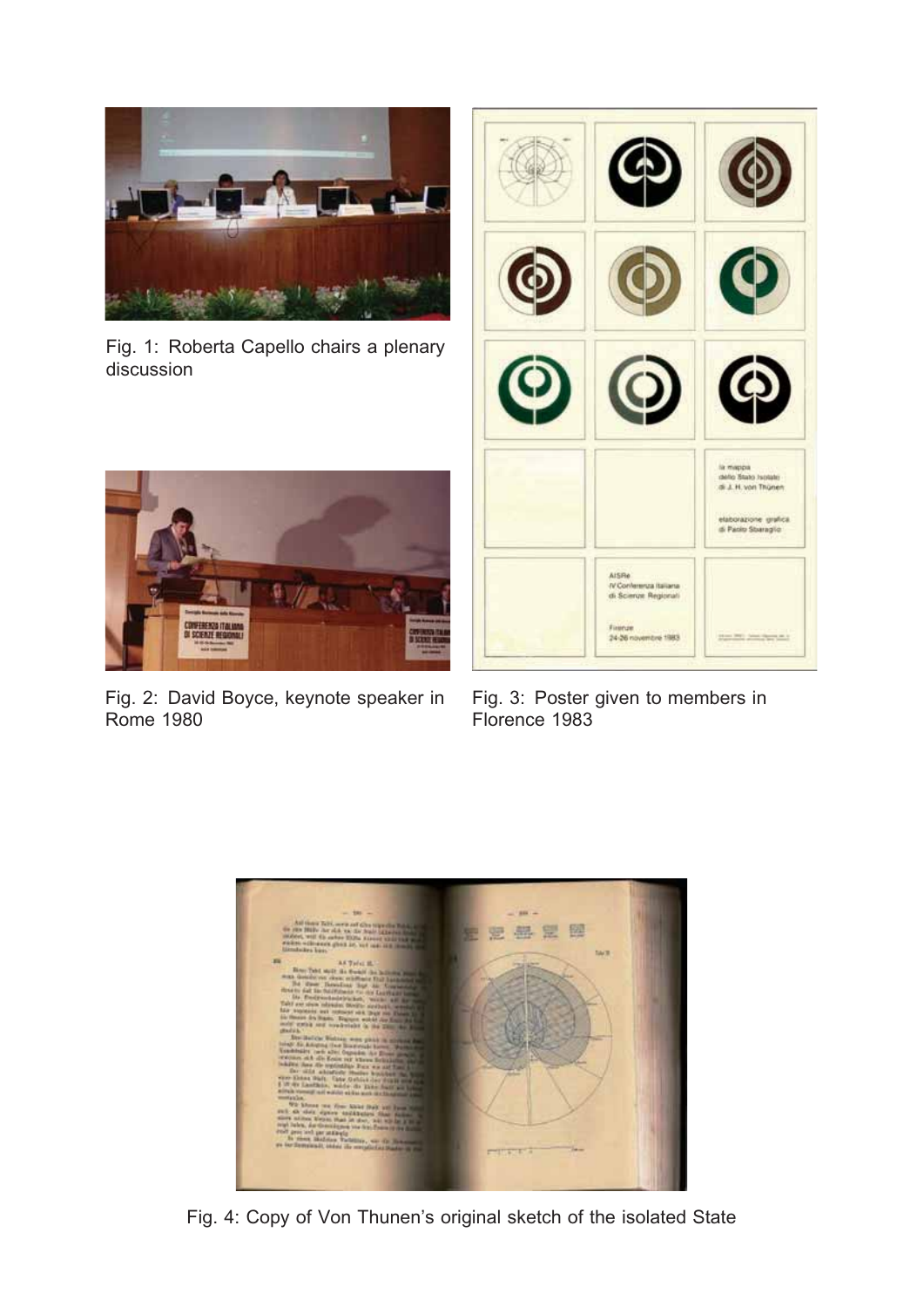## **4. Women in Regional Science (2): A success story**

*Brigitte Waldorf is professor of Agricultural Economics at the department of Agricultural Economics from Purdue University.*



They exist; their numbers are increasing; and, with Roberta Capello from Politecnico di Milano the Regional Association International now

has a woman serving as its president. A success story.

Indeed, had I written this piece in the late 1980s, when I first attended a regional science conference (Baltimore 1987), I would have started by saying that encountering another woman in regional science is a rare event. To me, the absence of women was not a surprise given that I had studied mathematics in the conservative, hierarchically organized male-dominated German university system of the 1970s and 1980s, where glass ceilings and the deliberate steering away of women from certain fields could barely remain unnoticed. Later, in the early 1990s, when I was in charge of the regional science newsletter, men almost exclusively dominated the news. They were the ones (s)elected for key positions in the organization, who took the lead in conference presentations and publications in our flagship journals, and the ones who won the prizes and awards.

There are many reasons why women may account for such a small share of the Association's membership and activities. The disciplines feeding into regional science, e.g., agricultural economics, economics, quantitative geography, planning and civil

engineering, were/are notorious for being male dominated. All of these disciplines have their own debates on the root causes of female underrepresentation: exclusion, discrimination, self-selection, and – not to forget – Larry Summers' infamous argument of a gender gap in intrinsic aptitude.

In fact, women were – for a long time – entirely absent from the field. Using citation data, Isserman (2004) identified the intellectual leaders of regional science by generation and time period. For each generation, he identifies some 100 intellectual leaders. There is no woman in what Isserman calls the *pioneering generation* (1955 to 1968) or the *take-off generation* (1969–76). The first women appear in the so-called *spread generation* (1977 to 1989), namely<sup>1</sup> Anna Nagurney, Erica Schoenberger, and Carol West. In the *nineties generation* (1990–1999), the number of female intellectual leaders more than tripled and included Ayse Can, Helen Couclelis, Nancy Ettlinger, Cindy Fan, Barnali Gupta, Maureen Kilkenny, Ann Markusen, Valerie Preston, Christiane von Reichert and myself.

Today, almost a quarter of a century since Baltimore, the female presence in the Association has become quite noticeable. Yet, there are not that many women in star positions, although it is difficult to assess what a 'fair share' could be. The Golden Anniversary issue of *Papers in Regional Science*, which 'consists of a compendium of "thought" papers, authored by a representative sample of the field's leading scholars' (Batey, 2004, p. 1), is a prime example. The selected representative sample of the field's leading scholars is made up of 42 (co-)authors; only two of them are women (less than 5%). Similarly, it took almost 50 years before the Association's

<sup>&</sup>lt;sup>1</sup> Throughout this article, women may be undercounted as the gender was not always identifiable by a person's name.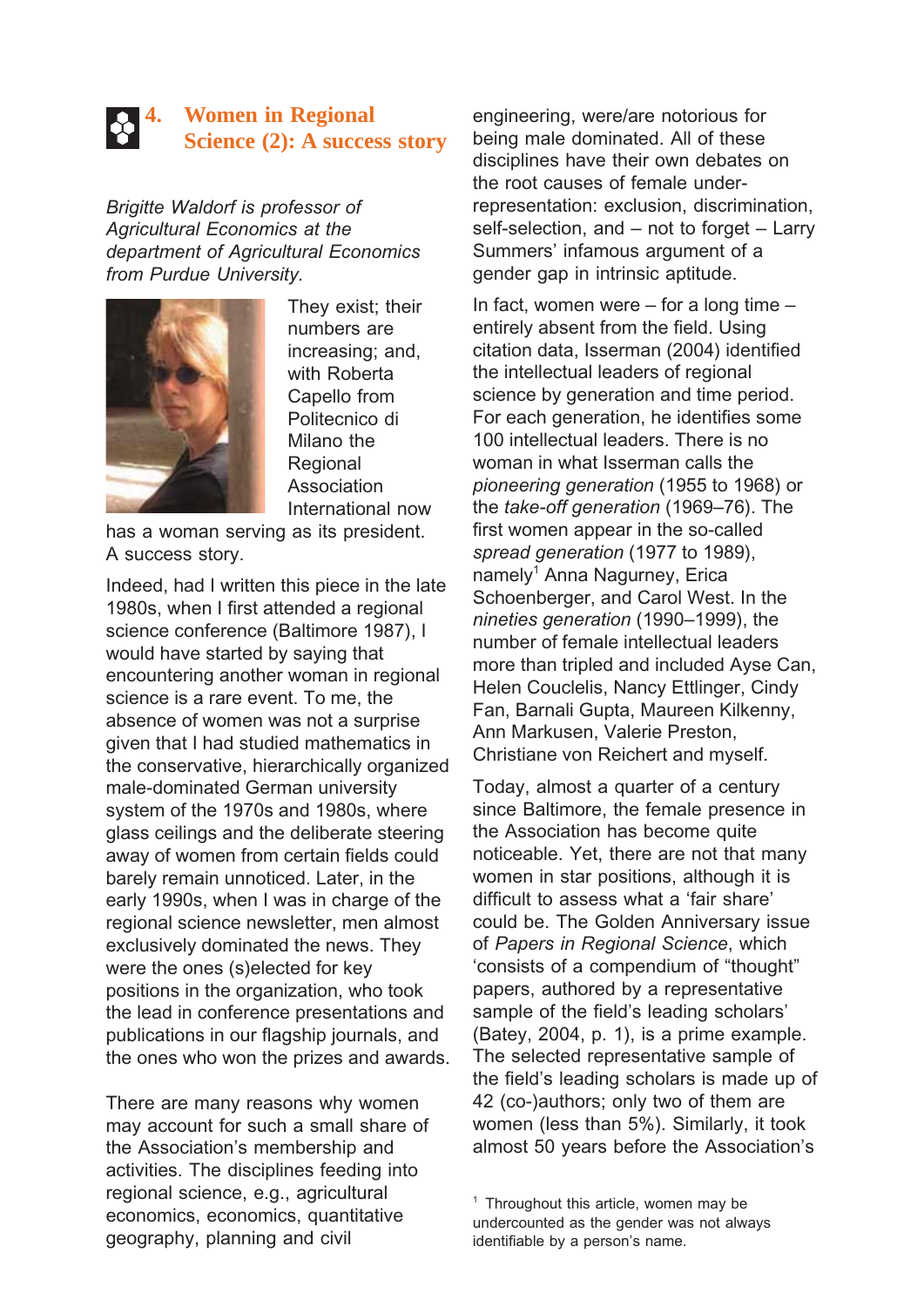| Journal                                                | Number of Board Members | <b>Female Board Members</b>                                                                                    | $\%$ |
|--------------------------------------------------------|-------------------------|----------------------------------------------------------------------------------------------------------------|------|
| <b>Annals of Regional</b><br><b>Science</b>            | 44                      | Roberta Capello<br>Janet Kohlhase<br>Anna Nagurney<br>Karen Polensky<br>Jessie Poon<br><b>Brigitte Waldorf</b> | 14%  |
| Papers in Regional<br><b>Science</b>                   | 48                      | S. Chang<br>Alessandra Faggian<br>Kara Kockelman<br>Julie LeGallo<br>Jessie Poon<br><b>Brigitte Waldorf</b>    | 12%  |
| <b>International Regional</b><br><b>Science Review</b> | 40                      | Patricia Beeson<br>Amy Glasmeyer<br>Ann Markusen<br><b>Carol West</b>                                          | 10%  |
| Journal of Regional<br><b>Science</b>                  | 56 <sup>b</sup>         | Maureen Kilkenny<br>Kara Kockelman<br>Janet Kohlhase<br><b>Therese McGuire</b><br><b>Carol West</b>            | 9%   |
| Letters in Spatial and<br><b>Resource Sciences</b>     | 57                      | Anna Alberini<br>Amy Ando<br>Elena Irwin<br>Julie Le Gallo<br><b>Brigitte Waldorf</b>                          | 9%   |
| Journal of Geographical<br><b>Systems</b>              | 30                      | Suzana Dragicevic<br>Aura Reggiani                                                                             | 7%   |
| <b>Regional Science Policy</b><br>and Practice         | 17                      |                                                                                                                | 0%   |

Table 2: Women's Representation on Editorial Boards, ranked by % female board members<sup>a)</sup>

a) As reported on journals' websites on 17 July 2009

b) Includes advisory board of former editors.

flagship journal, *Papers in Regional Science*, had a female co-editor (Jessie Poon) and a female book review editor (myself), and other regional science journals still do not have a fair share of women serving as editors: Roberta Capello being a co-editor of *Letters in Spatial and Resources Sciences*, Laurie Schintler serving as the book review editor for the *Annals*, and Christine Tamasy as one of the two Asia-Pacific editors of the new journal *Regional Science Policy and Practice* are the exceptions. Women are, however, represented on editorial/advisory boards of all regional science journals, albeit in

very small numbers. In general, the percentages of female board members in the regional science journals listed in Table 2 do not exceed 15%.

Moreover, women are utterly absent from the list of prize winners and recognitions in some competitions, for example the *David Boyce award for Service to Regional Science* and the *RSAI Founders Medal*. These tend to be awards for life time achievements and have, so far, been given to those who have long been members of the Association, thus to members of the *pioneering* and *take-off generations*. It is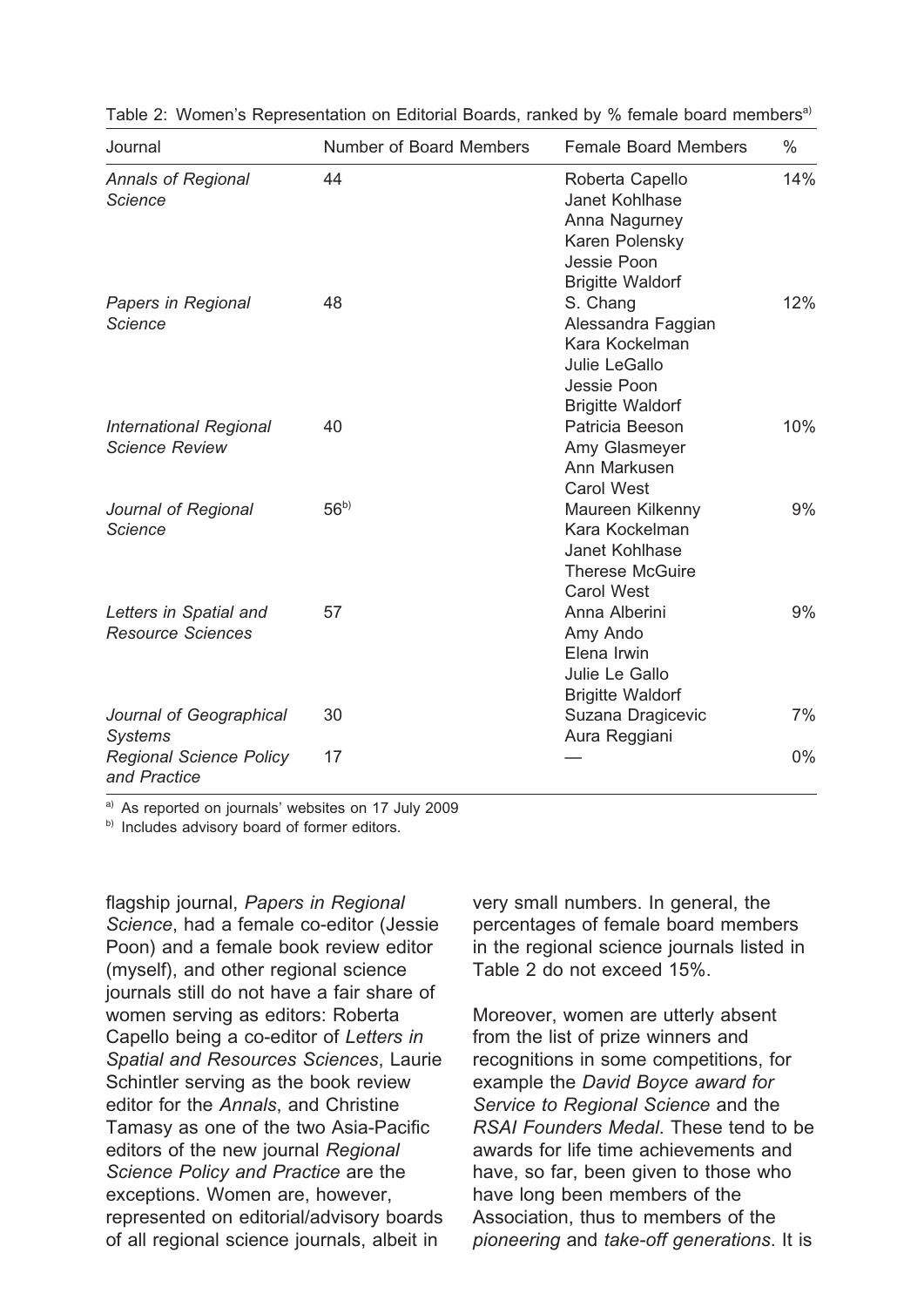| Award                                                                                                                   | Number of<br>recipients | Female recipients                                                                                                                                                                     | % female<br>recipients |
|-------------------------------------------------------------------------------------------------------------------------|-------------------------|---------------------------------------------------------------------------------------------------------------------------------------------------------------------------------------|------------------------|
| RSAI Dissertation Award (2002<br>to 2006)                                                                               | 5                       | Ikuho Yamada<br><b>Adelheid Holl</b>                                                                                                                                                  | 40%                    |
| Benjamin H. Stevens Graduate<br>Fellowship in Regional<br>Science                                                       | 10                      | Rachel Franklin<br><b>Alison Davis</b><br>Xiaokun Wang<br><b>Elizabeth Mack</b>                                                                                                       | 40%                    |
| Geoffrey J. D. Hewings Award                                                                                            | 15                      | <b>Brigitte Waldorf</b><br>Ayse Can Talen<br>Maureen Kilkenny<br>Kara Kokelman<br>Elena Irwin                                                                                         | 33%                    |
| Epainos Award for Young<br><b>Regional Scientist</b>                                                                    | 28                      | Sari Pekkala<br><b>Adelheid Holl</b><br>Claudia Stirboeck<br><b>Elke Amend</b><br>Nicola Coniglio<br>Eveline van Leeuwen<br><b>Theresa</b><br>Grafeneder-Weissteiner<br>Patricia Melo | 29%                    |
| Martin Beckmann RSAI Annual<br>Award for the best Paper in<br>Papers in Regional Science                                | 5                       | Annette S. Zeilstra                                                                                                                                                                   | 20%                    |
| Moss Madden Memorial Medal<br><b>William Alonso Memorial Prize</b><br>for Innovative Work In<br><b>Regional Science</b> | 5<br>5                  | Alessandra Faggian<br>Ann Markusen                                                                                                                                                    | 20%<br>20%             |
| <b>Special Recognition Award</b><br>Walter Isard Award for<br><b>Scholarly Achievement</b>                              | 5<br>24                 | <b>Beth Carbonneau</b><br>Karen Polenske<br>Ann Markusen<br>Carol Taylor-West                                                                                                         | 20%<br>13%             |
| <b>RSAI Fellows Awards</b>                                                                                              | 60                      | Karen R. Polenske<br>Ann Markusen<br>Anna Nagurney<br>Janice Madden                                                                                                                   | 7%                     |
| <b>RSAI Founder's Medal</b>                                                                                             | $\sqrt{2}$              |                                                                                                                                                                                       | $0\%$                  |
| European Prize in Regional<br>Science                                                                                   | 3                       |                                                                                                                                                                                       | $0\%$                  |
| David Boyce Award for Service<br>to Regional Science                                                                    | 23                      |                                                                                                                                                                                       | 0%                     |
| <b>RSAmericas Graduate Student</b><br>Paper Award                                                                       | 2                       |                                                                                                                                                                                       | 0%                     |

Table 3: Women's Representation among Award Winners, ranked by % female recipients<sup>a)</sup>

a) As reported at http://www.regionalscience.org/index.php/Competitions-and-Awards/ and http://www. narsc.org/newsite/?page\_id=30 on 17 July 2009. Other competitions such as the Hirotada Kohno Award for Outstanding Service to the RSAI and the Peter Nijkamp RSAI Research Encouragement Award for an Early Career Scholar from a Developing Country were only recently established and no information on award winners has been published. The list excludes awards of regional RSAI sections, such as WRSA's Tiebout prize.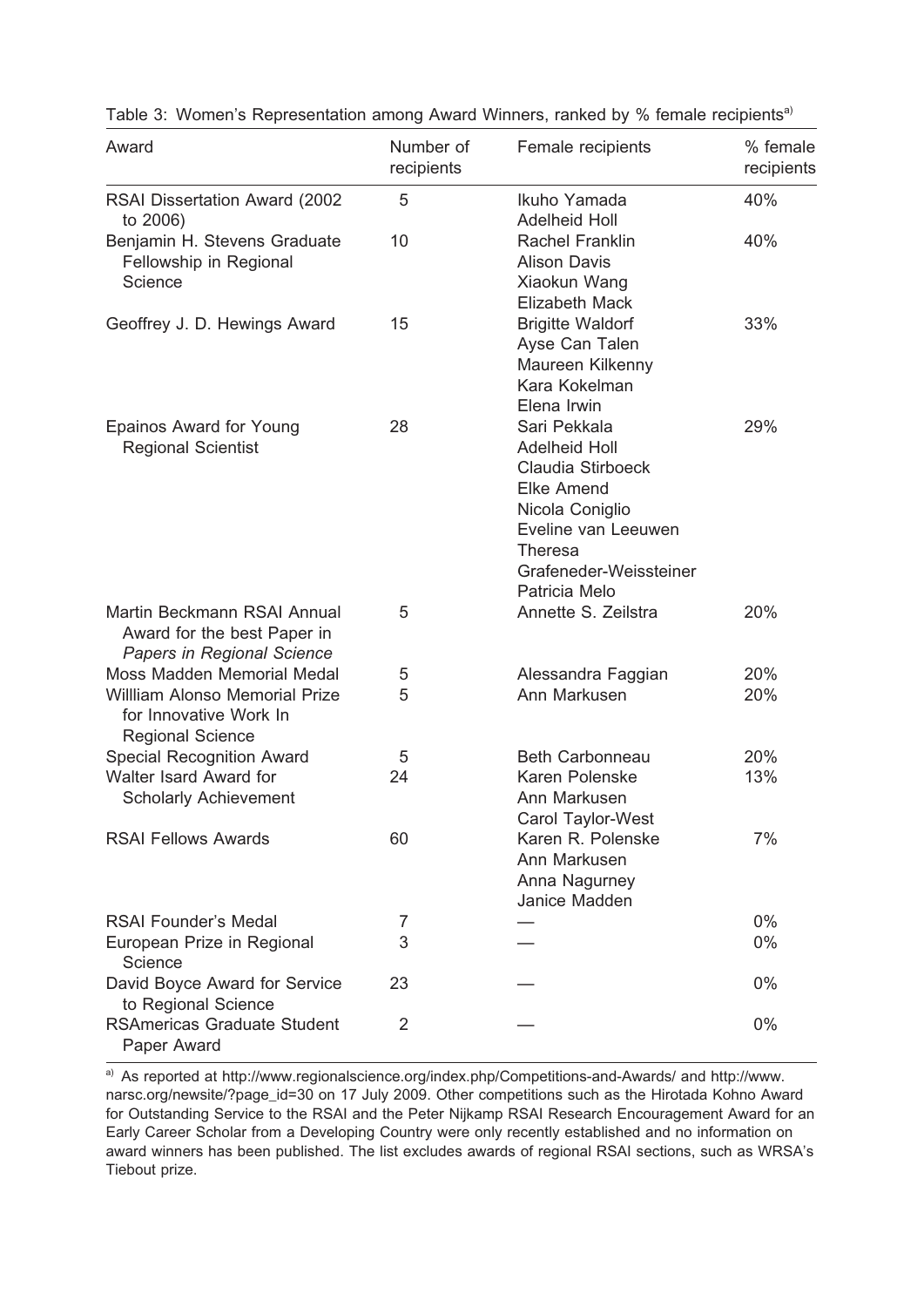reassuring, though, that women are well represented among the recipients of awards that are specifically geared towards young scholars, such as the *Geoffrey J.D. Hewings Junior Scholar Award*, the *Epainos Award*, and the *Ben Stevens Fellowship* (Table 3). These patterns suggest that much of women's under-representation may be a generational issue.

Now that we see an increasing number of women who can function as role models, the process of women participating and excelling in the discipline may accelerate. Some of us who have been with regional science for many years have engaged in activities geared towards retaining women. Maureen Kilkenny has, for several years now, organized the 'Women's Happy Hour' during the North American meetings. During the 1990s, the North American meetings also featured the Early Bird Sessions that served as an excellent vehicle to give exposure to young scholars – male and female. And the Europeans have done an excellent job with their Epainos sessions at the ERSA meetings where young scholars, among them a large number of women, present their work. Moreover, many disciplines now have a much more gender-balanced undergraduate and graduate student population than in the past. Recruiting women into regional science will thus become easier over time.

If the female under-representation is indeed a generational phenomenon, then it has a good chance of disappearing with the younger generations. Being involved in regional science for almost a quarter of a century now, I have seen enormous changes since Baltimore 1987. The membership became so much more diverse – at least with respect to gender composition. I am curious to see the effects of this increased diversity. Will it affect the culture of 'doing business' in regional science? Will it have an impact on the

substantive issues being researched by regional scientists? My gut feeling is that it already has and that the field as a whole has benefited tremendously.

Too bad that I will most likely not witness those changes in the  $100<sup>th</sup>$  anniversary issue of *Papers in Regional Science*. My prediction is that women will make up about one third of the membership: after all, self-selection is very powerful and is likely to persist, i.e., even in the 2050s, women's self-selection into regional science will be weaker than their selfselection into, for example, art history. Maybe the Association can begin tracking members by age and sex so that we can monitor compositional changes more accurately. I also predict that women will have a strong impact on the topics being researched; if the papers presented at the last North American meetings (Brooklyn 2008) are any indication, then women will be a driving force in people-oriented research centered on migration and immigration, transportation, and health.

#### References

Batey, P. 2004. Preface. *Papers in Regional Science* 83: 3–4.

Isserman, A. 2004. Intellectual Leaders of Regional Science: A Half-century Citation Study. *Papers in Regional Science* 83: 91–126.



#### *Karen Polenske is Professor of Regional*



*Political Economy and Planning at the Department of Urban Studies and Planning from the Massachusetts Institute of Technology.*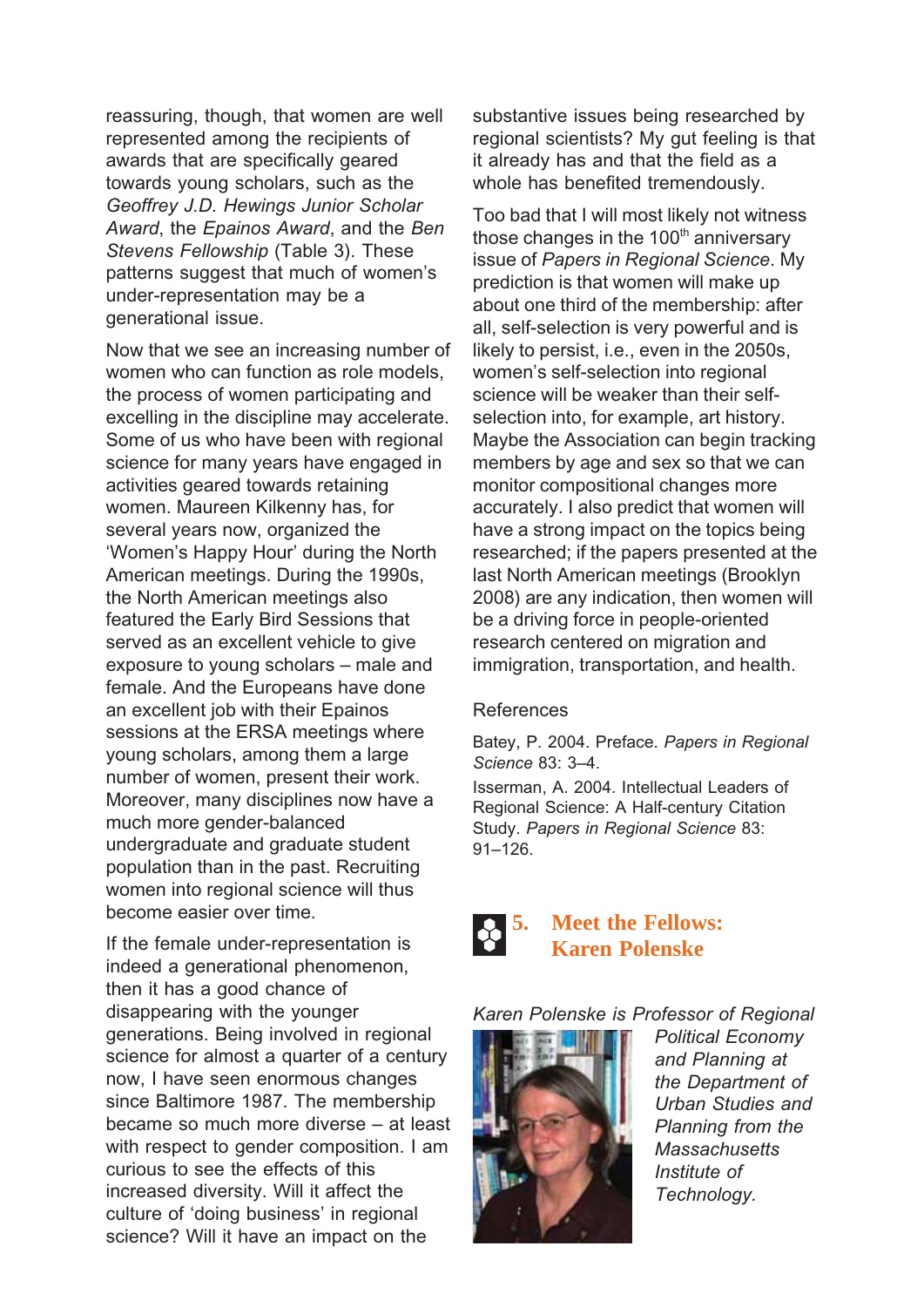Some of us have wondered why more U.S. and European women are not attracted to the sciences and engineering as well as economics, regional science, and other disciplines that require mathematics. Encouragement to do mathematics (and statistics) is needed early from parents and teachers while girls are still in grade school and high school. Often young girls are discouraged from taking it beyond the required subjects, although the use of the computer may be changing this. I never gave much thought as to taking or not taking mathematics when I was in high school. I enjoyed maths and also enjoyed teaching other students about how to do the problem sets.

In high school, when I took geometry, I was the only girl out of about 200 in my class who was still attending the mathematics class. I was planning to be an extension agent, and my teachers could not understand why I wanted to learn maths. In graduate school, I was part of the first class in the economics department at Harvard University where we had the option of taking either a language or a mathematics examination. Until then, graduates were only required to pass the language examination. I took the maths option.

Look at the early issues (before 1960) of *The American Economic Review*, and you will find that articles were mostly devoid of equations, and authors used tables only to review historical or current data descriptively. Times have changed. Mathematics is now a regular part of most economic and regional science articles. Also many women attend the regional science meetings. Most do not realize how few women attended the early meetings. I remember one meeting in Chicago many years ago where Anna Nagurney and I were the only women in a group of over 100 men. Now, many women attend the annual meetings, and we have a get-together each year at the

meetings, so that we become much better acquainted with one another (see Maureen Kilkenny's article below).

I definitely think that having more women attend the meetings, becoming Fellows of the Regional Science Association International, and playing an active role in the Regional Science Association is a move in the right direction. I am not as sanguine about the current emphasis on mathematics and econometrics, partly because I see too many articles where the authors do not understand the underlying economic concerns – their focus on the econometrics often obscures the importance of the underlying issues.

#### **6.** Centres of Regional **Science: Regional Science at Tsukuba**



Professor Yoshiro Higano is currently the Executive Director of the Pacific Regional **Science Conference** 

Organization (PRSCO) of the Regional Science Association International (RSAI). In 2011 he will begin a two year period of Presidency of RSAI. In this article we introduce him and his research institute in Japan.

Professor Higano was born in Nagano Prefecture, Japan. He received a PhD in Environmental Science from Hokkaido University. He is now Professor of Environmental Policy, and leads the Doctoral Program in Sustainable Environmental Studies in the Graduate School of Life and Environmental Sciences, University of Tsukuba. He has been a member of the Doctoral Examination Committee of Free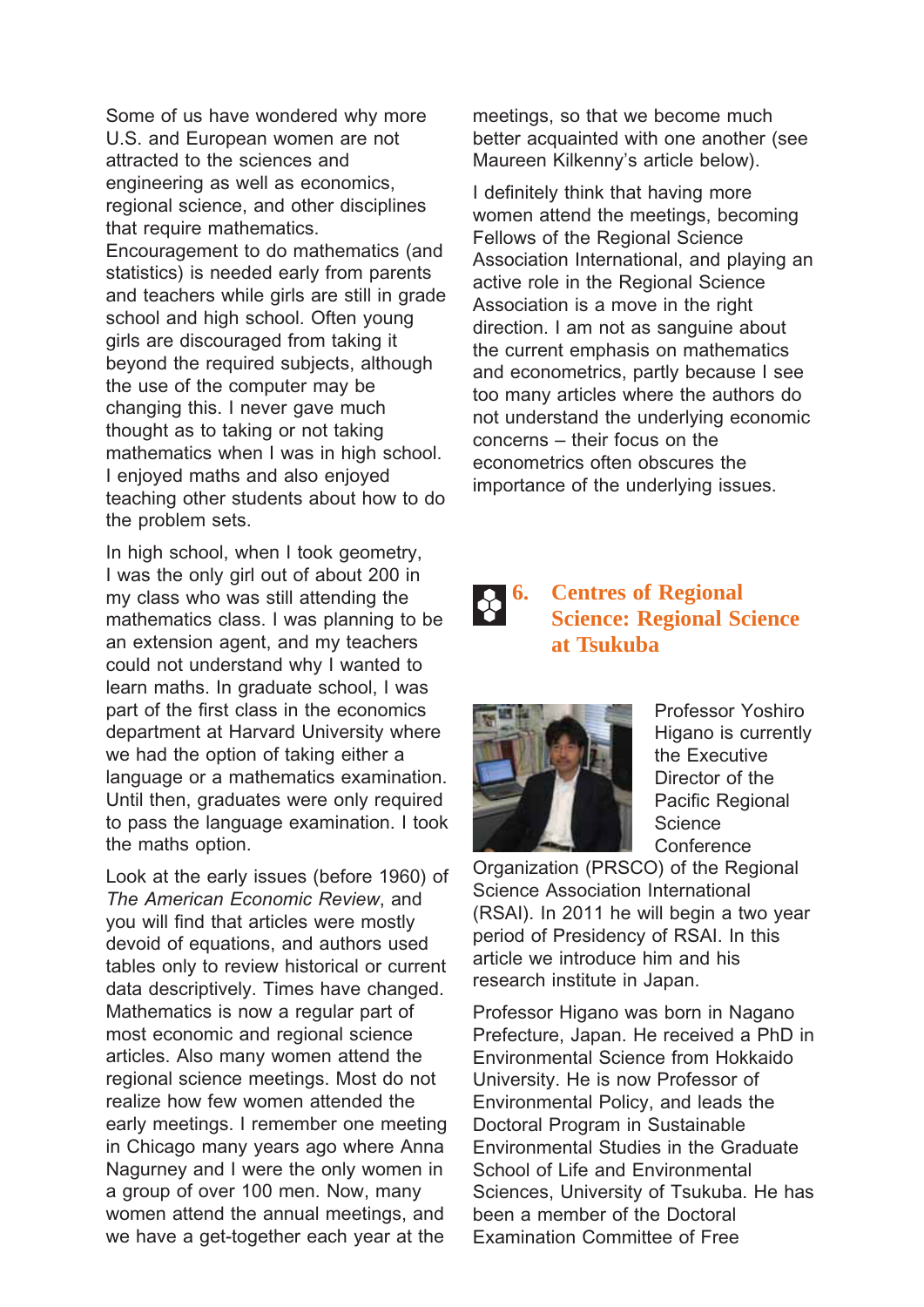University, Amsterdam, and another four universities. He is a member of the Human Development Program (HDP) Committee of the Science Council of Japan, is Executive Director of the Japan Section of the RSAI, and is a member of the Japan Association of Planning Administration, the Japan Association of Real Estate Sciences and the Japan Association of Human Symbiosis (JAHES), where he is now President. He is one of the editors-in-Chief of *Letters in Spatial and Resource Sciences*, Managing Editor of *Studies in Regional Science*, and an editorial member of *Papers in Regional Science*. He has served as a member of the Screening Committee for Research Grants in the Ministry of Environment, NEDO (The New Energy and Industrial Technology Development) and the JSPS (Japan Society for the Promotion of Science). Professor Higano has published more than 100 papers in refereed journals and books, and made more than 20 invited lectures abroad. He has received the JSRSAI Association Award for the best article of the year in 2000 along with many other similar awards. He works in the areas of Comprehensive Environmental

Evaluation, Environmental Remediation Technology Assessment, and Environmental Policy.

Professor Yoshiro Higano writes:

The University of Tsukuba is a leading centre of regional science in Japan. The Secretariat of Japan Section RSAI was located in the office of Prof. H. Kohno until 1983 and has been run from my office since 1997. All the Association's activities are firstly handled and managed through the Secretariat in order to increase and improve membership services, and thus we have contributed much to the development of JSRSAI. Many internationally leading regional scientists have been based here. Those to whom I must mention are Prof. H. Kohno, my teacher, also Past RSAI and JSRSAI President, who works on dynamic Interregional Input-output Analysis; Prof. K. Mera, urban and regional planning; Prof. T. Fukuchi, Past JSRSAI President, regional econometric analysis; Prof. Y. Sakai, Past JSRSAI President, risk assessment and regional economy; Prof. N. Sakashita, Past RSA President, regional economic analysis and location theory; Prof. Y. Kanemoto,

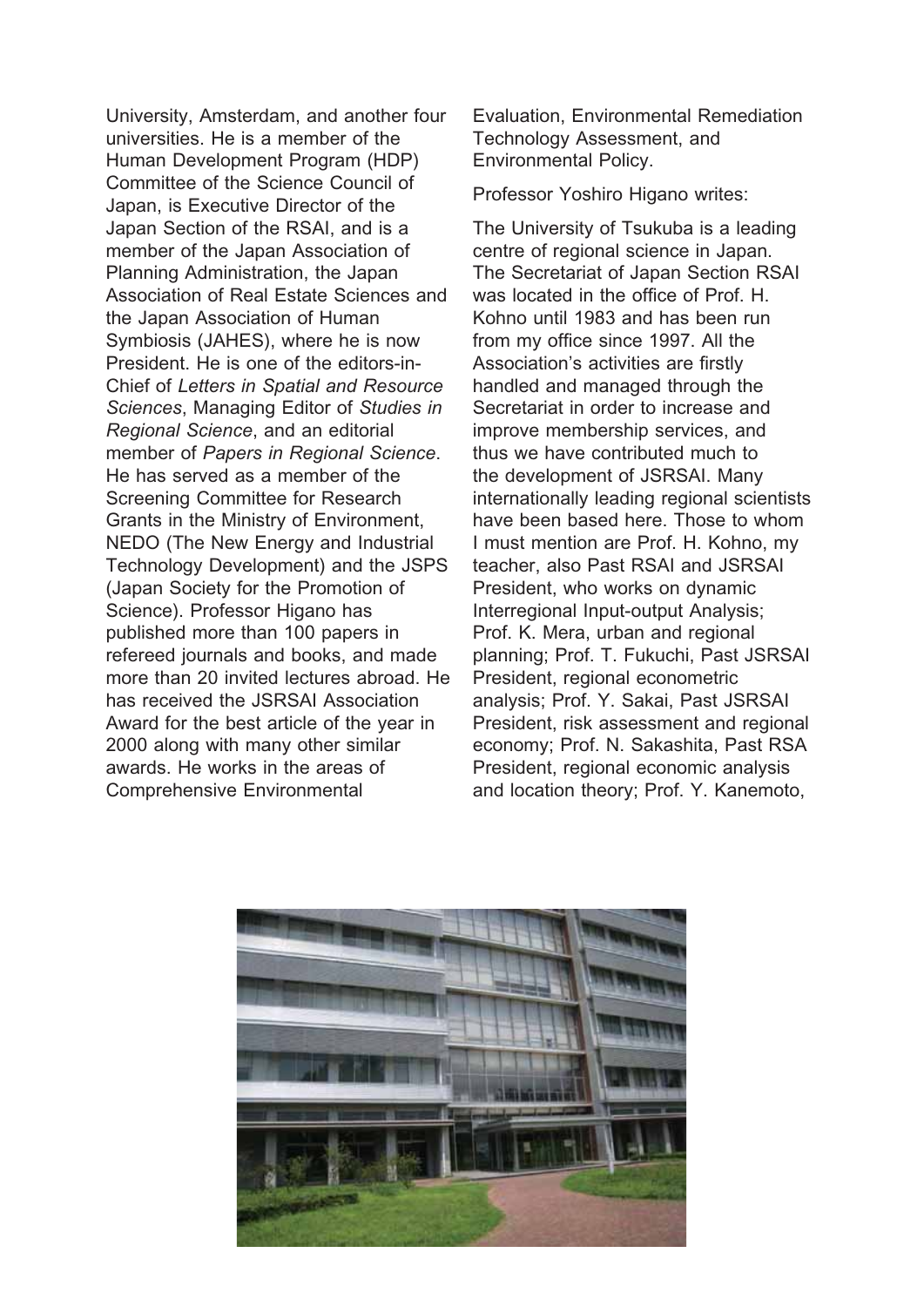RSAI Fellow, New Urban Economics and location theory, T. Miyao, urban economics; Prof. A. Okabe, urban and regional statistical analysis; Prof. T. Tabuchi, RSAI Fellow, New Economic Geography, and so on. Also, many international regional scientists such as Jacques Poot, Phil McCann and Lars Lundqvist have stayed at this university as visiting professors and have undertaken collaborative work with faculty members.

Many regional scientists have graduated from this university and they are now active members in JSRSAI and therefore in RSAI. Due to the space limit I cannot mention all of them. However, I would just mention those who are now faculty members of this university. Roughly speaking, we have three main research fields of regional science. They are led by Dr. S. Tokunaga, Dr. Y. Osawa and myself. Dr. Tokunaga and his laboratory group now mainly study econometric analysis of regional economies, industrial agglomeration, and the location of firms in the tradition of New Economic Geography. Dr. Y. Osawa and his group study urban planning and spatial competition. My research field

mainly includes three aspects of regional science: (1) space, information and telecommunications; (2) regional and urban analysis with large-scale simulation models; (3) comprehensive evaluation of environmental policy. In recent years I, and my group, have focused on comprehensive basin management and dynamic simulation analysis for optimal environmental policies, which includes the introduction of advanced environmental remediation technologies through large-scale modeling. In these studies, policies are analyzed which could control both the total ecological system of the basin and socio-economic situational changes over a certain period of time, in order to decrease the emission of water pollutants and green house gases while keeping the level of socio-economic activities as high as possible. These techniques were applied to not only regional environmental problems within Japan but also those in rural areas and cities of China, Korea, Turkey, and so on.

I greatly look forward to taking up the Presidency of RSAI in 2011 and look forward to working with you all.



Professor Yoshiro Higano with Dr Tokunaga (right) and Dr Osawa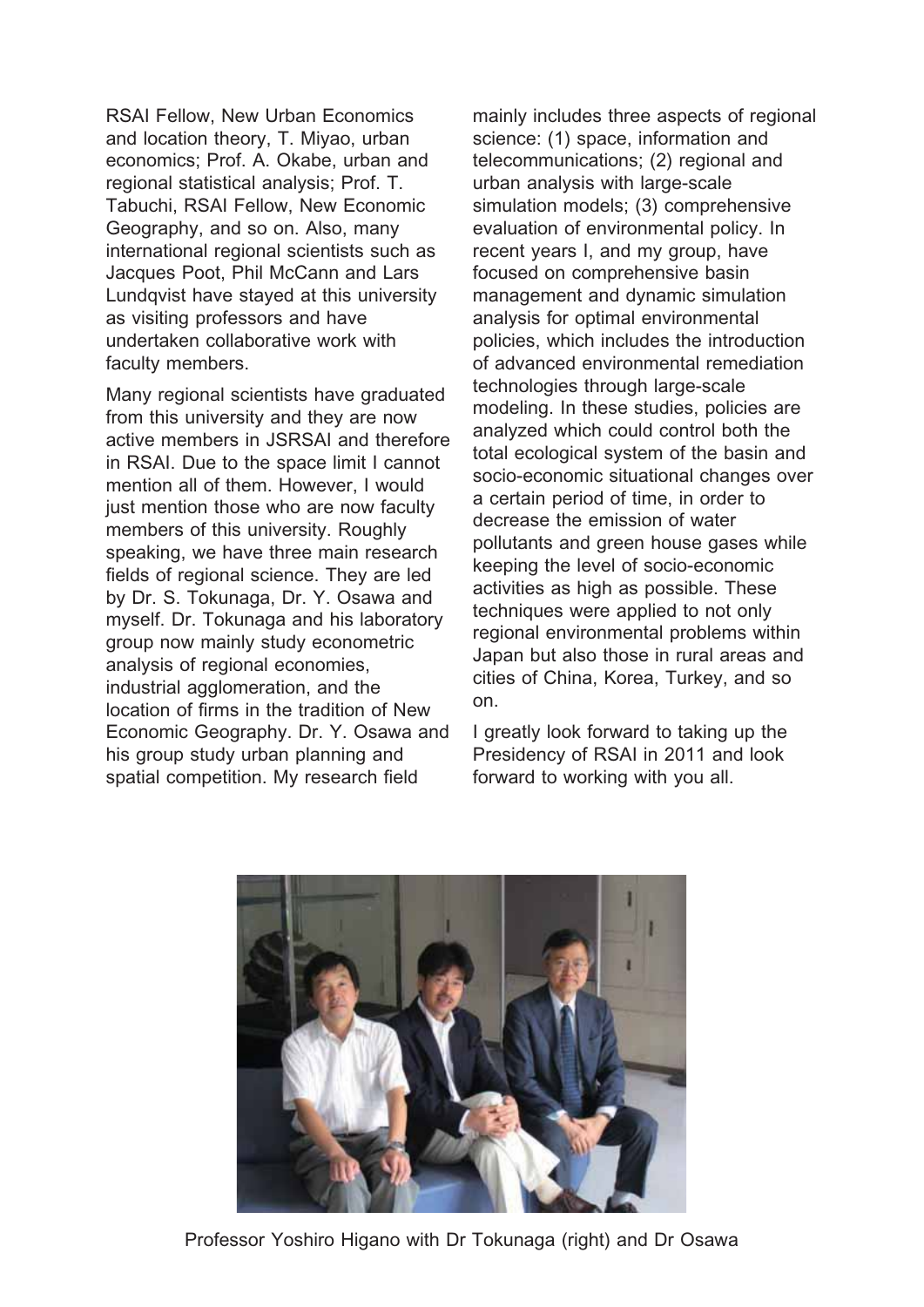### **RSAI prize winners 2009**





During the ERSA 2009 meeting, the chairman of RSAI, Roberta Capello, handed over the RSAI Fellows Award to Piet Rietveld (left) and Keith Ihlanfeldt (right) to honour their important scholarly and research contributions to the field of regional science. More Fellows will be honoured during the NARSC meeting in November in San Francisco.

#### **8.** Women in Regional **Science** (3) **Hanny** l **Science (3): Happy Hour**

*Maureen Kilkenny is Professor at the Department of Resource Economics of the University of Nevada*



If there was just one other woman in your session at the NA-RSAI meetings twenty years ago, you considered yourself lucky. The first time I tabulated the

participant list, 92% of the authors, coauthors, presenters, and session chairs at the NA-RSAI meeting were male. You had to really go out of your way to find another female. Which is what Janice Madden, Janet Kohlhase, and I finally did in 1999. After the Awards Banquet I introduced myself to Janet and she introduced me to Janice. The three of us enjoyed beers in the convention hotel bar. That was the first 'Women in Regional Science (WRS) Happy Hour.'

The 2000 NA-RSAI Program Committee met our request for a 'hospitality room' more generously than we ever dreamed. One meeting room on the most accessible floor of the conference hotel in Chicago was set aside for 'Women in Regional Science' all day, every day. As I (lower case) wrote Aura Reggiani (in CAPS):

We did a fun thing at the Chicago conference: we got one conference room dedicated to 'Women in Regional Science' with a big table and lots of chairs. We served coffee, tea, and rolls all morning. Women (and men) came in, met each other and chatted and so on. We discussed our research and talked about the conference papers.

COULD THIS BE A STARTING POINT FOR A WOMEN-RSAI? MAY BE . . . !! IT COULD BE INTERESTING.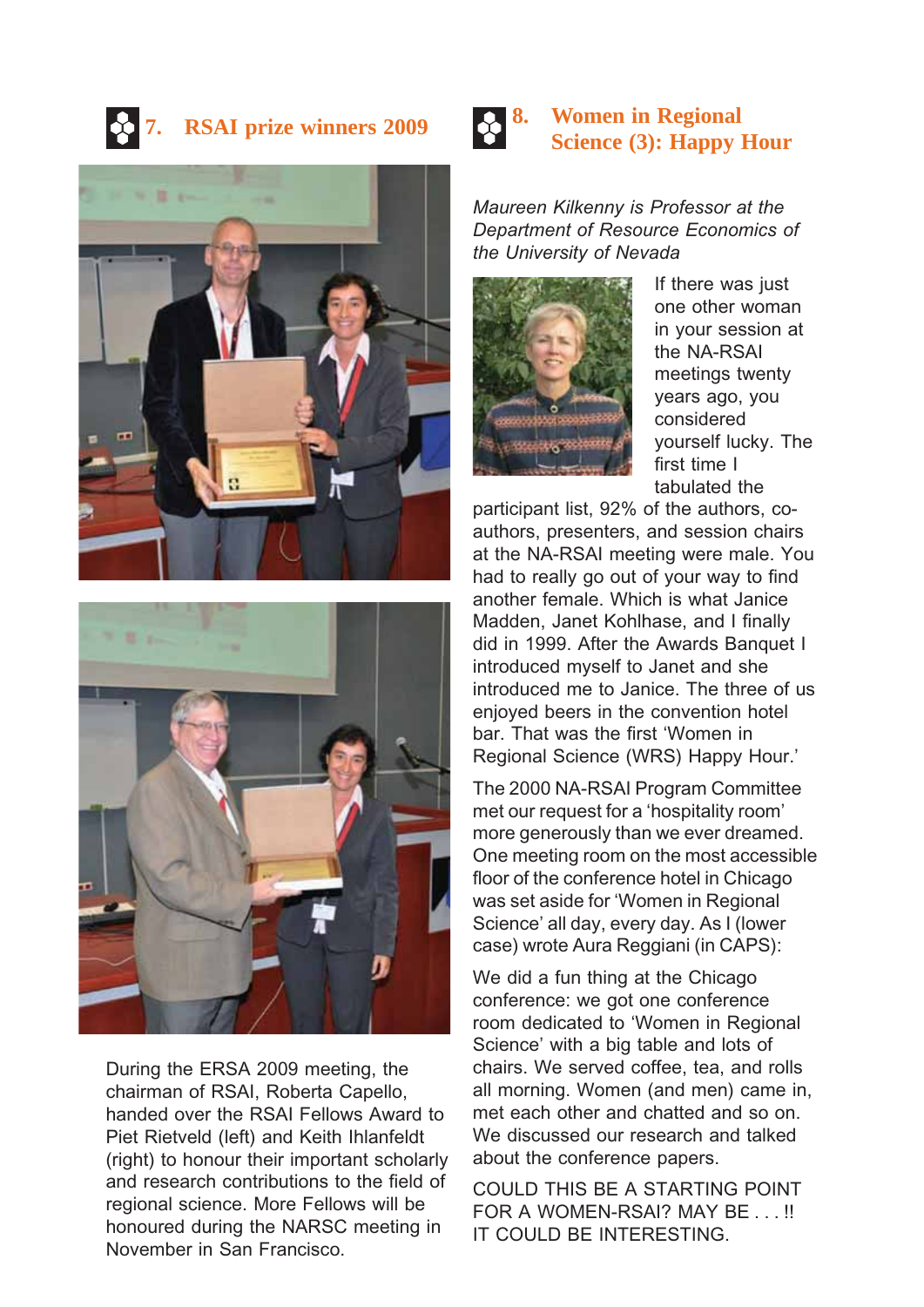Also, grad students got to ask questions like, 'What do you say about your husband when they are interviewing you for a faculty job?' and 'How do you handle being the only woman on the faculty?' and so on. It was good to meet the others and I'm sure it was helpful for the young women. You would've enjoyed it! It was such a success that we will do it annually at the NA-RSAI meetings. We found a way to help women achieve critical mass in one place, at one time! And there is another pay-off. It was nice.

It was nice. But we did not actually 'achieve critical mass in one place at one time.'

Almost every time I went to the 'WRS Room' it was empty. Spatial economists should have known better. 'Women in Regional Science' finally achieved critical mass during our two sessions at the 2001 meetings in Charleston. One was a hospitality hour, the other was a round-table discussion with the Director of the NSF Geography and Regional Science Program.

At the 2002 NA-RSAI meetings in San Juan, Puerto Rico, we had a big 'Happy Hour' at one of the conference hotel bars. We've met in bars ever since. The WRS Happy Hour is always the last Friday, right after the paper sessions end that day.

The location of the WRS Happy Hour is not usually listed on the NA-RSAI program. We choose the venue after we get there. The one good thing about not being on the program is that it gives each of us a pretext to go up to other women – especially a woman we don't yet know – to introduce ourselves, and say 'Do you know where the WRS Happy Hour will be?' This method has been quite effective. There were 44 women listed as speakers on the 2004 Seattle NA-RSAI meeting program. 38 of them were at the WRS Happy Hour. And every year the proportion of females on the NA-RSAI program increases.

Soon after the 2004 meetings, Becky Zerlentes, a real bright light among WRS, sent her opinion about whether we should go back to a hospitality room with the location listed on the program, or stick with the unlisted WRS Happy Hour in a bar. Becky wrote, 'I like the informality of a happy hour rather than a "reception". . . . or session, for that matter. And it was so nice to see you again! I hope you have a wonderful 2005!' Becky died a few months after she wrote that e-mail. We dedicated the 2005 WRS Happy Hour at the 2005 NA-RSAI meetings in Las Vegas to her, and have toasted Becky Zerlentes every year since.

Now here we are, looking forward to the 2009 NA-RSAI meetings in San Francisco. We will meet in some bar on Friday about 5pm, as usual. We'll toast Becky Zerlentes and we will toast the tenth anniversary of 'Women in Regional Science.' We don't know what bar it will be in yet. But just ask any woman regional scientist and she will help you find it.



For an extensive overview of all future events, please visit the RSAI calendar at www.regionalscience.org

#### **56th North American Regional Science Association International Conference**

Join us in San Francisco, California for the 56th North American Regional Science Association International (RSAI) Conference sponsored by the North American Regional Science Council (NARSC) and the Western Regional Science Association (WRSA). The conference will be held at the Grand Hyatt in Union Square, from Wednesday, November 18 to Saturday, November 21 2009.